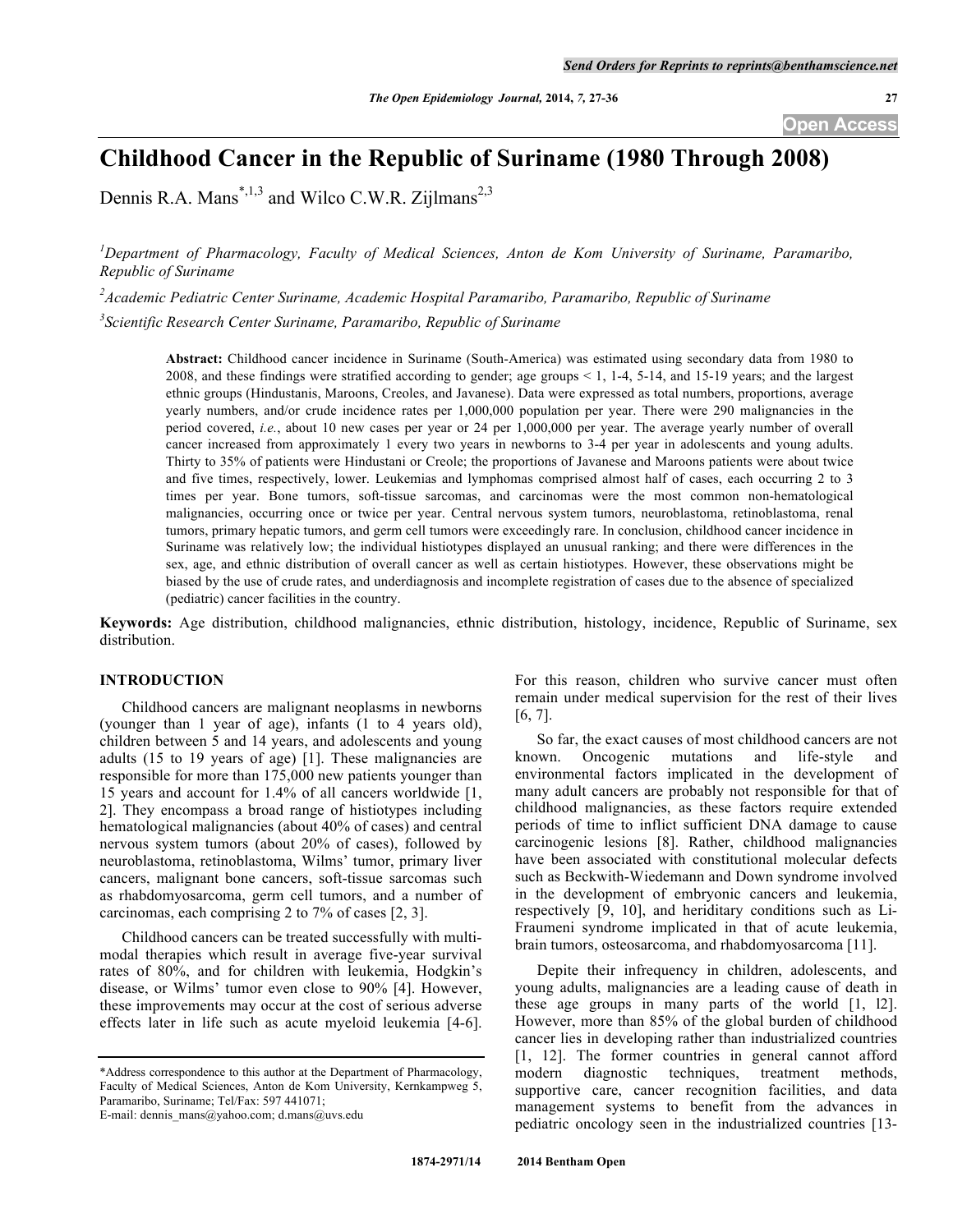15]. Many of them also have to cope with rapidly growing populations, poverty, poor hygiene, lack of education, and various other health problems such as infectious diseases and malnutrition [13-15]. These factors are responsible for considerable variations between industrialized and developing countries with respect to reporting on incidence, pathology, mortality, and clinical characteristics of childhood malignancies [13-15].

For instance, Trinidad & Tobago and Jamaica reported relatively low childhood cancer incidence rates when compared with developed countries such as the USA (75 and 69, respectively, per 1,000,000 per year *versus* more than 143 per 1,000,000), and frequency rankings of the individual histiotypes [1, 16, 17] that differed from the abovementioned average global rankings [2, 3]. However, a baseline survey on the sex and age distribution of childhood cancer in Aden (Yemen) suggested that such results might be attributable to underdiagnosis and underregistration of a considerable number of cases [18]. As well, overall survival of children with acute lymphoblastic leukemia in Pakistan was worse than that reported in the literature (only 65%), which was probably attributable to the lack of proper supportive care causing high rates of infections and relapses [19].

Furthermore, cancer incidence in Nigeria was comparable to that seen in most other sub-Saharan African countries, but the ranking of the individual histologies differed substantially from that in industrialized countries: the most common cancers were retinoblastoma, Burkitt's lymphoma, and acute leukemia [20] rather than leukemia, central nervous system tumors, lymphoma, and neuroblastoma [1, 2]. An unusual ranking of histiotypes was also seen in Mali, where the most common pediatric cancers were non-Hodgkin's lymphoma, retinoblastoma, and nephroblastoma [21]. However, high losses to follow-up were among the major reasons for concern [21].

The Republic of Suriname is situated on the north coast of South America and has a population of over 550,000 [22]. The country is renowned for its cultural and ethnic diversity, and is home to Hindustanis (originating from East India), Maroons (descendants from runaway slaves shipped from Africa in the seventeenth and eighteenth century), Creoles (those from mixed black and white origin), Javanese (originating from the Indonesian island of Java), as well as Amerindians (the original inhabitants), Chinese, as well as immigrants from Lebanon, Syria, Brazil, and various European countries [22]. The largest ethnic groups are the Hindustanis, Maroons, Creoles, and Javanese, constituting about 27, 22, 18, and 14%, respectively, of the Surinamese population [22].

Suriname is on the World Bank's list of upper-middleincome economies, but reserves only 5.9% of its Gross Domestic Product for health expenditure [23]. For comparison, the USA and most Western European countries spent 17.9 and around 10%, respectively, of their Gross Domestic Product to health-related activities [23]. Although there is universal health care access for all children under 16 years of age, the potential of medical care is limited. As a result, children diagnosed with cancer are usually referred to tertiary clinics in mainly Colombia, The Netherlands, and the USA for further diagnosis and induction treatment. Once the

maintenance phase of therapy has been reached, they return to Suriname for follow-up treatment. Sadly, many individuals living in the hinterland - including a substantial proportion of Maroons and Amerindians [22] - do not share such services due to the limited diagnostic facilities in that part of the country, and rely instead on their traditional forms of treatment [22].

Several investigators have reported on various aspects of the epidemiology of adult malignancies - particularly carcinomas - in Suriname [24-27]. Up till now, no comprehensive data are available on the occurrence of cancer in Surinamese newborns, infants, young children, adolescents, and young adults. For this reason, we undertook the current study to obtain base-line data on the incidence as well as the sex, age, and ethnic distribution of this group of neoplasms in Suriname. Our results have been discussed within the framework of international data.

## **PATIENTS AND METHODS**

#### **Patient and Population Data**

In this study, the incidence of malignancies in Surinamese individuals aged 0 to 19 years over the period between 1980 and 2008 was assessed. Benign neoplasms, *in situ* carcinomas, as well as non-malignant skin cancers were excluded.

Details about the diagnoses, including information about the histology of the malignancy, the gender of patients, their age at the time of diagnosis, as well as their ethnic background, were obtained from the Pathologic Anatomy Laboratory of the Academic Hospital Paramaribo. This is the national pathology-based cancer registry that covers all histopathologically diagnosed cancers in the country since 1980 with reporting estimated to be around 85% complete [25]. For comparison, a recognized cancer registry such as the Dutch registry for childhood leukemia reported 95% accuracy and completeness for the period between 1989 and 1992 [28].

Approximations of the mid-year population size of Suriname in the period covered by this study were provided by the Section Population Statistics of the General Bureau for Statistics, Ministry of Planning and Developmental Cooperation [22].

#### **Data Processing**

For each year between 1980 and 2008, the total number of cancer diagnoses and the total number for each histiotypes was calculated. The latter data were classified using the International Classification of Childhood Cancer, third edition [2], and further stratified according to patients' gender, age at the time of diagnosis (under 1 year, between 1 and 4 years, between 5 and 14 years, and between 15 and 19 years), and ethnic background (Hindustanis, Maroons, Creoles, and Javanese.

Unfortunately, no comprehensive and reliable data are available about the age composition of the Surinamese population for the period covered by this study, prohibiting the estimation of age-adjusted incidence rates. Therefore, proportions, average yearly numbers, and/or yearly crude incidence per 1,000,000 population per year rates were calculated. The data obtained were expressed as means (95%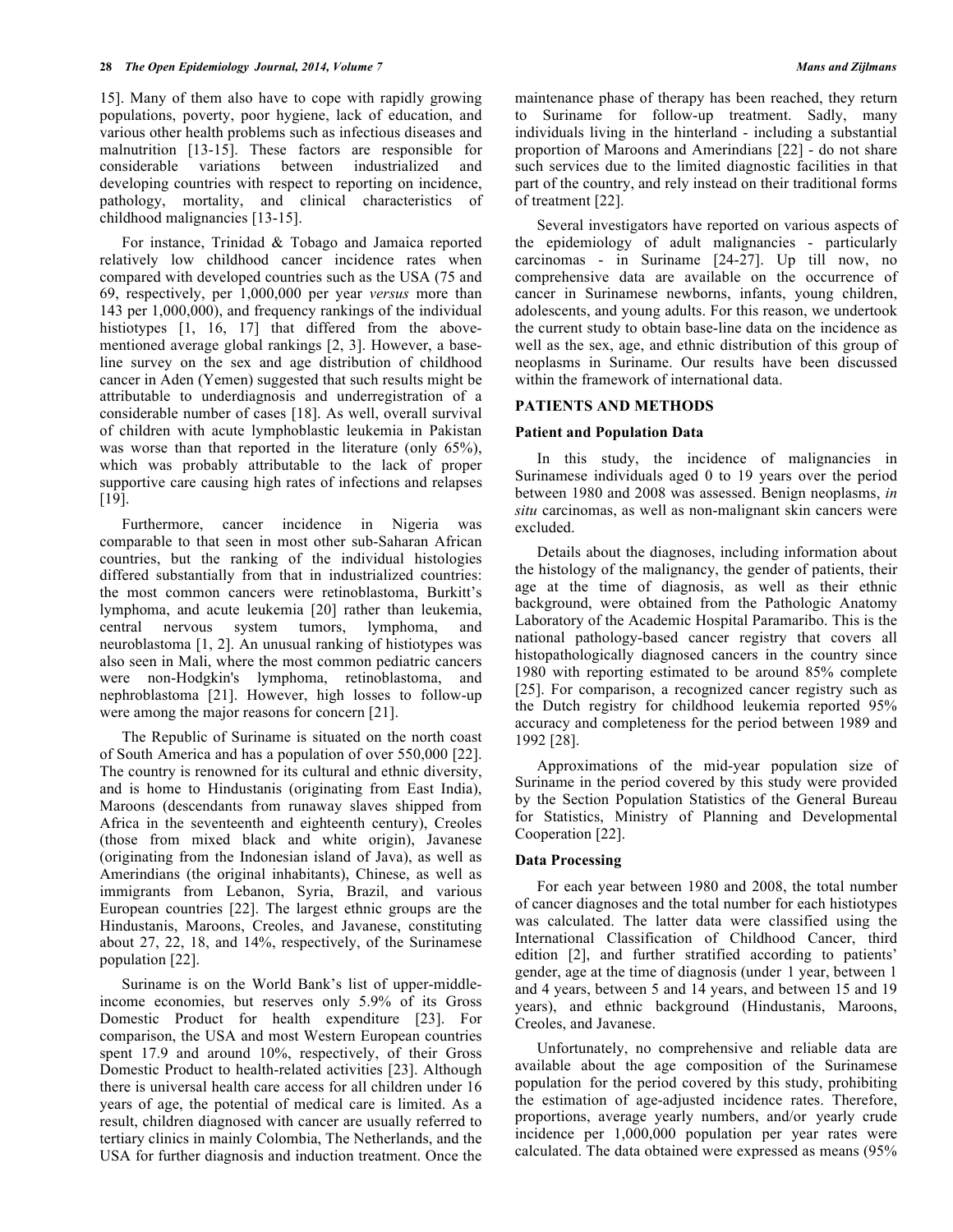CI), and compared for statistically significant differences by SPSS version 16 using Student's *t* test. P values < 0.05 were taken to indicate statistically significant differences.

#### **Ethical Considerations**

The Ethics Committee of our institution granted ethical approval for conducting this study with the understanding that patients' data must be kept conficential.

## **RESULTS**

#### **Generalities**

A total of 290 childhood tumors was recorded in Suriname in the period between 1980 and 2008 (Table **1**). This corresponded with 10.0 (8.7 - 11.3) new cases per year and an annual crude rate of about 24 per 1,000,000 population (Table **1**). Each year, there were on average 6.0 (5.1 - 6.8) cases in males and 3.9 (2.9 - 4.9) in females, which corresponded with average crude incidence rates of 14.6 (12.2 - 17.0) and 9.6 (7.1 - 12.1), respectively, per 1,000,000 population per year (Table **1**). Apparently, childhood cancer was approximately 1.5 times more common in males than females.

The overall crude incidence rate clearly increased with older age, *i.e.*, from 1.2 (0.6 - 1.8) cases per 1,000,000 population per year in children under 1 year of age, to 5.7 (4.2 - 7.1) and 10.1 (8.1 - 12.2) per 1,000,000 population per year in individuals aged between 1 and 4 years, and 5 and 14 years, respectively (Table **1**). These values differed statisticaly significantly from each other (Table **1**).

Average crude incidence rates in Hindustanis and Creoles were 7.0 (5.1 - 8.8) and 8.5 (5.8 - 11.1), respectively, per 1,000,000 population per year, and did not differ statistically significantly from each other (Table **1**). However, these values were roughly twice higher that that of 3.9 (2.4 - 5.3) per 1,000,000 population per year in Javanese (Table **1**). The lowest rates were in Maroons, namely 1.5 (0.8 - 2.3) per 1,000,000 population per year (Table **1**).

## **Distribution According to Histiotype**

Leukemias and lymphomas were the most numerous histiotypes, comprising together 50% of the total number of cancers between 1980 and 2008 (Table **2**). There were no statistically significant difference between the incidence of overall leukemias and lymphomas: they occurred on average 2.7 (1.9 - 3.5) and 2.3 (1.8 - 2.9) times, respectively, per year, or at crude rates of 6.6 (4.6 - 8.6) and 5.7 (4.3 - 7.1), respectively, per 1,000,000 population per year (Table **2**). The most common subtypes were acute lymphocytic leukemia, non-Hodgkin's lymphoma, and Hodgkin's lymphoma, appearing at comparable average yearly numbers, namely 1.5 (0.8 - 2.3), 0.8 (0.4 - 1.1), and 0.8 (0.5 - 1.2) times, respectively, per year (Table **2**). The average yearly numbers of acute lymphocytic leukemia was statistically significantly higher than that of acute myelo-genous leukemia or chronic lymphocytic leukemia, the latter occurring on average 0.2 (0.0 - 0.4) and 0.2 (0.0 - 0.4) times, respectively, per year (Table **2**). Sixteen percent of hematological malignancies was not further specified (Table **2**).

Malignant bone tumors, soft-tissue sarcomas, and carcinomas were the most common non-hematological malignancies (Table **2**). Malignant bone tumors and softtissue sarcomas constituted each about 10% of overall childhood cancers, occurring on average 0.9 (0.5 - 1.3) and

**Table 1. Numbers, proportions, average yearly numbers (95% CI), and average crude incidence rates (per 1,000,000 per year; 95% CI) of overall childhood cancer; cases in males and females; cases in individuals younger than 1 year, 1 to 4 years, 5 to 14 years, and 15 to 19 years; and cases in individuals from Hindustani, Maroon, Creole, and Javanese background in Suriname between 1980 and 2008.**

|                                  | <b>Total Number</b><br>of Cases | Proportion<br>(%)        | <b>Average Yearly</b><br>Numbers of Cases (95% CI) | <b>Average Crude Incidence</b><br><b>Rates (95% CI)</b> |
|----------------------------------|---------------------------------|--------------------------|----------------------------------------------------|---------------------------------------------------------|
| Total                            | 290                             | 100                      | $10.0 (8.7 - 11.3)$                                | $24.4(20.7 - 28.1)$                                     |
| Males                            | 173                             | 60                       | $6.0 (5.1 - 6.8)^a$                                | 14.6 $(12.2 - 17.0)^a$                                  |
| Females                          | 114                             | 39                       | $3.9(2.9 - 4.9)$                                   | $9.6(7.1 - 12.1)$                                       |
| Unidentified gender              | 3                               |                          | $0.1(0.0 - 0.2)$                                   | $0.3(0.0 - 0.6)$                                        |
| $< 1$ year                       | 14                              | 5                        | $0.5(0.2 - 07)$                                    | $1.2(0.6 - 1.8)$                                        |
| $1 - 4$ years                    | 67                              | 23                       | 2.2 $(1.6 - 2.8)^{b}$                              | 5.7 $(4.2 - 7.1)^{b}$                                   |
| 5 - 14 years                     | 121                             | 42                       | 4.2 $(3.4 - 5.1)^{b,c}$                            | $10.1 (8.1 - 12.2)^{b,c}$                               |
| 15 - 19 years                    | 88                              | 30                       | $3.0 (2.5 - 3.6)^b$                                | 7.4 $(6.0 - 8.8)^{b}$                                   |
| Unidentified age groups          | $\boldsymbol{0}$                | $\overline{\phantom{a}}$ |                                                    |                                                         |
| Hindustanis                      | 83                              | 29                       | $2.9 (2.1 - 3.6)^{d,e}$                            | 7.0 $(5.1 - 8.8)^{d,e}$                                 |
| Maroons                          | 19                              | 7                        | $0.7(0.3 - 1.0)$                                   | $1.5(0.8 - 2.3)$                                        |
| Creoles                          | 100                             | 34                       | 3.4 $(2.5 - 4.4)^{d,e}$                            | $8.5 (5.8 - 11.1)^{d,e}$                                |
| Javanese                         | 46                              | 16                       | $1.6 (1.0 - 2.2)^d$                                | $3.9(2.4 - 5.3)^d$                                      |
| Other/unidentified ethnic groups | 42                              | 14                       | $1.4(0.9 - 2.0)$                                   | $3.6(2.3 - 4.9)$                                        |

<sup>8</sup>Significantly different from 'Females' (p < 0.01, Student's *t* test); <sup>b</sup>significantly different from '< 1 year' (p < 0.0001; Student's *t* test); <sup>c</sup>significantly different from '1 - 4 years' (p < 0.001, Student's *t* test); dispirificantly different from 'Maroons' (p < 0.01, Student's *t* test); espirificantly different from and 'Javanese' (p < 0.01, Student's *t* test).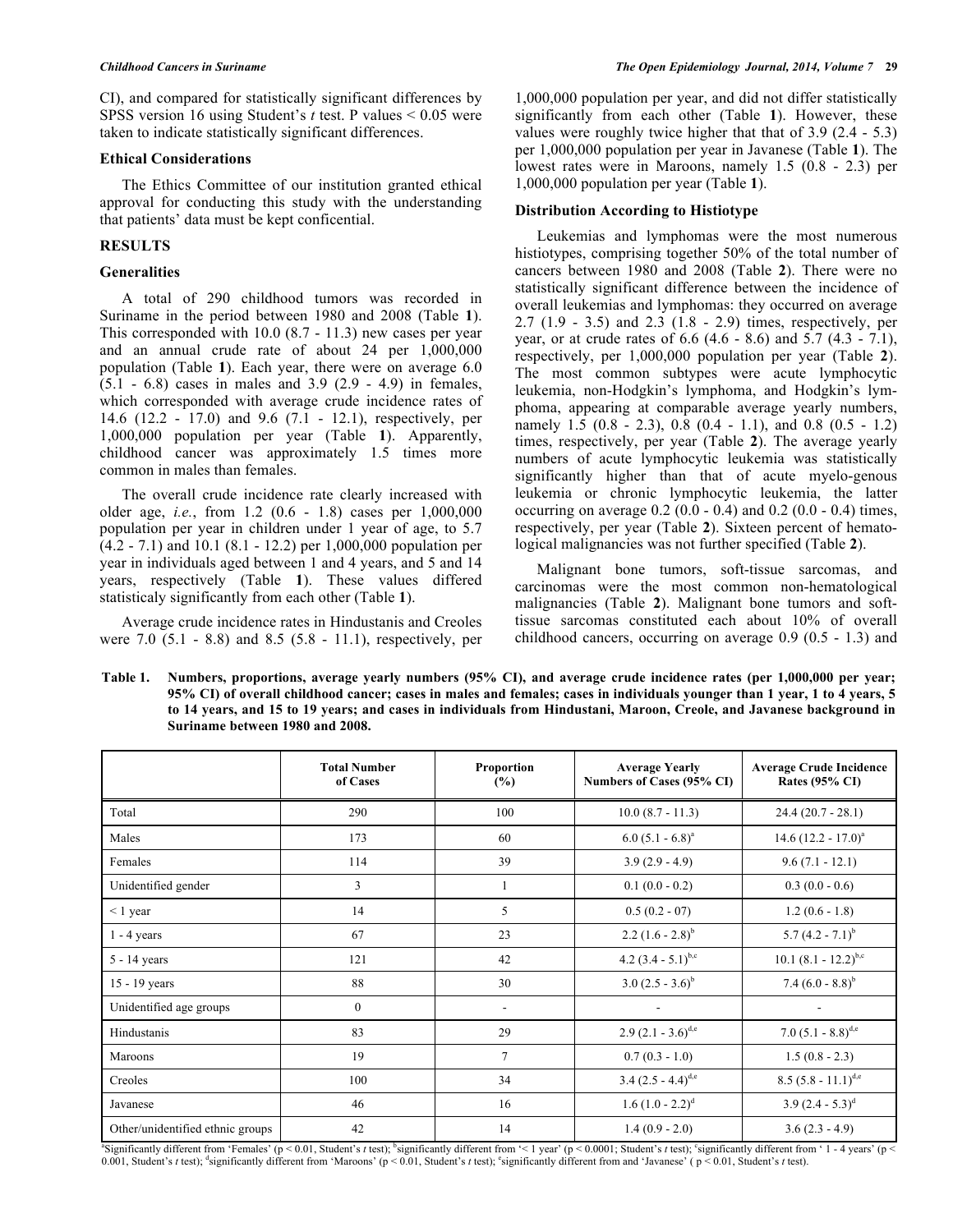**Table 2. Total number of cancer cases, average number (95% CIs) of cases per year, as well as average crude incidence rates (95% CIs) of cancer in Surinamese individuals aged 0 to 19 years between 1980 and 2008. Crude rates are per 1,000,000 population per year. ALL: acute lymphoblastic leukemia; AML: acute myelogenous leukemia; CLL: chronic lymphocytic leukemia; CNS: central nervous system; RCC: renal cell carcinoma.**

| <b>Histiotype</b>                                | <b>Total Number</b><br>of Cases | Proportion     | <b>Average Yearly</b><br><b>Numbers</b><br>of Cases $(95\% \text{ CI})$ | <b>Average Crude Incidence</b><br><b>Rates (95% CI)</b> |  |
|--------------------------------------------------|---------------------------------|----------------|-------------------------------------------------------------------------|---------------------------------------------------------|--|
| Overall leukemias                                | 79                              | 27             | $2.7(1.9 - 3.5)$                                                        | $6.6(4.6 - 8.6)$                                        |  |
| <b>ALL</b>                                       | 44                              | 15             | $1.5 (0.8 - 2.3)^a$                                                     | $3.7(1.8-5.6)^a$                                        |  |
| AML                                              | 6                               | $\overline{2}$ | $0.2(0.0 - 0.4)$                                                        | $0.2(0.0 - 0.4)$                                        |  |
| <b>CLL</b>                                       | $\overline{7}$                  | $\overline{2}$ | $0.2(0.0 - 0.5)$                                                        | $0.6(0.0 - 1.1)$                                        |  |
| Other/not further specified leukemias            | 22                              | 8              | $0.7(0.3 - 1.0)^a$                                                      | 1.8 $(0.9 - 2.7)^a$                                     |  |
| Overall lymphomas                                | 68                              | 23             | $2.3(1.8 - 2.9)$                                                        | $5.7(4.3 - 7.1)$                                        |  |
| Hodgkin's lymphoma                               | 22                              | 8              | $0.8(0.4 - 1.1)$                                                        | $1.8(2.0 - 1.6)$                                        |  |
| Non-Hodgkin's lymphoma                           | 24                              | 8              | $0.8(0.5 - 1.2)$                                                        | $2.0(1.1 - 2.9)$                                        |  |
| Other/unspecified lymphomas                      | 22                              | 8              | $0.8(0.4 - 1.1)$                                                        | $1.9(0.9 - 2.8)$                                        |  |
| CNS tumors                                       | $\overline{4}$                  | $\mathbf{1}$   | $0.1(0.0 - 0.2)$                                                        | $0.4(0.0 - 0.7)$                                        |  |
| Astrocytoma                                      | $\overline{2}$                  | $\mathbf{1}$   | $0.1(0.0 - 0.2)$                                                        | $0.2(0.0 - 0.4)$                                        |  |
| Medulloblastoma                                  | $\overline{2}$                  | $\mathbf{1}$   | $0.1(0.0 - 0.2)$                                                        | $0.2(0.0 - 0.4)$                                        |  |
| Neuroblastoma                                    | $\overline{c}$                  | $\mathbf{1}$   | $0.1(0.0 - 0.2)$                                                        | $0.2(0.0 - 0.4)$                                        |  |
| Retinoblastoma                                   | $\overline{c}$                  | $\mathbf{1}$   | $0.1(0.0 - 0.2)$                                                        | $0.1(0.0 - 0.3)$                                        |  |
| Overall renal tumors                             | 11                              | $\overline{4}$ | $0.4(0.1 - 0.6)$                                                        | $1.0(0.4 - 1.6)$                                        |  |
| Wilms' tumor                                     | 9                               | $\mathfrak{Z}$ | $0.3(0.1 - 0.5)$                                                        | $0.8(0.2 - 1.4)$                                        |  |
| <b>RCC</b>                                       | $\overline{2}$                  | $\mathbf{1}$   | $0.1(0.0 - 0.2)$                                                        | $0.2(0.0 - 0.4)$                                        |  |
| Primary hepatic tumors                           | $\tau$                          | $\overline{2}$ | $0.2(0.1 - 0.4)$                                                        | $0.6(0.2 - 1.0)$                                        |  |
| Overall malignant bone tumors                    | 26                              | 9              | $0.9(0.5 - 1.3)$                                                        | $2.2(1.3 - 3.1)$                                        |  |
| Ewing's sarcoma                                  | 13                              | $\overline{4}$ | $0.4(0.2 - 0.7)$                                                        | $1.0(0.5 - 1.6)$                                        |  |
| Osteosarcoma                                     | 10                              | 3              | $0.3(0.1 - 0.6)$                                                        | $0.9(0.2 - 1.7)$                                        |  |
| Chondrosarcoma                                   | 3                               | $\mathbf{1}$   | $0.1(0.0 - 0.2)$                                                        | $0.2(0.0 - 0.5)$                                        |  |
| Overall soft-tissue sarcomas                     | 30                              | 10             | $1.0(0.6 - 1.4)$                                                        | $2.5(1.5 - 3.5)$                                        |  |
| Rhabdomyosarcoma                                 | 6                               | $\overline{2}$ | $0.2(0.0 - 0.4)$                                                        | $0.5(0.0 - 1.0)$                                        |  |
| Other/not further specified soft-tissue sarcomas | 24                              | 8              | $0.8 (0.5 - 1.2)^{b}$                                                   | $2.0 (2.1 - 2.9)^{b}$                                   |  |
| Germ cell tumors                                 | 3                               | $\mathbf{1}$   | $0.1(0.0 - 0.2)$                                                        | $0.3(0.0 - 0.6)$                                        |  |
| Overall carcinomas                               | 56                              | 19             | $1.9(1.4 - 2.5)$                                                        | $4.7(3.4 - 5.9)$                                        |  |
| Nasopharyngeal carcinoma                         | 15                              | 5              | $0.5(0.3 - 0.8)$                                                        | $1.2(0.6 - 1.8)$                                        |  |
| Other/not further specified carcinomas           | 41                              | 14             | $1.4(1.0-1.8)^{\circ}$                                                  | $3.4 (2.4 - 4.4)^c$                                     |  |
| Other/not further specified malignant neoplasms  | $\overline{c}$                  | $\mathbf{1}$   | $0.1(0.0 - 0.2)$                                                        | $0.2(0.0 - 0.4)$                                        |  |

a Significantly different from 'AML' (p < 0.001, Student's *t* test) and 'CML' (p < 0.02, Student's *t* test); <sup>b</sup> significantly different from 'Rhabdomyosarcoma' (p < 0.004, Student's *t* test); <sup>c</sup>significantly different from 'Nasopharyngeal carcinoma' (p < 0.0005; Student's *t* test).

1.0 (0.6 - 1.4) times, respectively, per year, or at crude rates of 2.2 (1.3 - 3.1) and 2.5 (1.5 - 3.5), respectively, per 1,000,000 population per year (Table **2**). There were no statistically significant differences among yearly numbers of Ewing's sarcoma, osteosarcoma, and chondrosarcoma (0.4 (0.2 - 0.7), 0.3 (0.1 - 0.6), and 0.1 (0.0 - 0.2 cases, respectively; Table **2**). Rhabdomyosarcoma comprised about one-fifth of overall soft-tissue sarcomas, appearing 0.2 (0.0 - 0.4) times per year (Table **2**). However, a substantial number of softtissue sarcomas (24 of 30) was not further specified (Table **2**).

With 19% of all malignancies (Table **2**), carcinomas were the third most common group of neoplasms in the period covered by this study, ranking behind leukemias and lymphomas (Table **2**). Carcinomas were approximately twice more common than malignant bone tumors and soft-tissue sarcomas, appearing on average 1.9 (1.4 - 2.5) times per year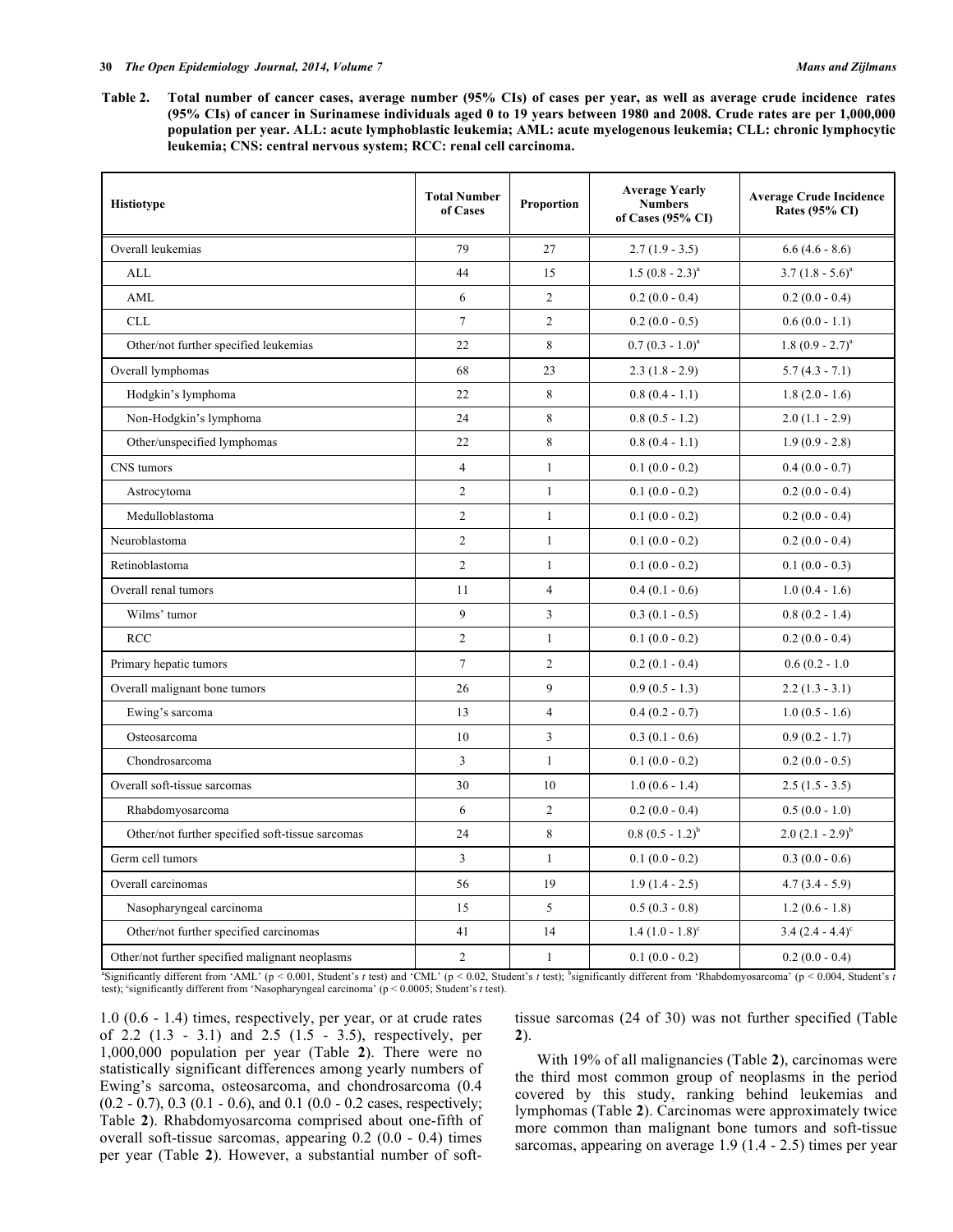and at a crude rate of 4.7 (3.4 - 5.9) per 1,000,000 per year (Table **2**). About one-quarter of overall carcinomas was from the nasopharyngeal region (Table **2**). A substantial number of carcinomas was not further specified (Table **2**), although there were a handful of thyroid and gastrointestinal tract carcinomas (not shown).

Central nervous system tumors (astrocytoma and medulloblastoma), neuroblastoma, retinoblastoma, renal tumors (Wilms' tumor and renal cell carcinoma), primary hepatic tumors, and germ cell tumors were exceedingly rare, appearing only 2 to 11 times in the 29 years covered by this study (Table **2**). This corresponded with averages of 1 to 4

case(s) per 10 years, and crude incidence rates of at the most 1 per 1,000,000 population per year (Table **2**).

## **Distribution According to Gender**

As shown in Table **3**, overall lymphomas occurred statistically significantly more often in males than in females (1.6 (1.1 - 2.1) *versus* 0.8 (0.4 - 1.1) times, respectively, per year) (Table **3**). Thus, these histiotypes might have a preference of males over females, even though Hodgkin's, non-Hodgkin's, and not further specified lymphomas were as common in males as in females (Table **3**).

On the other hand, the average yearly number of overall

**Table 3. Total number of cancer cases and average number (95% CIs) of cases per year in Surinamese males and females aged 0 to 19 years between 1980 and 2008. ALL: acute lymphoblastic leukemia; AML: acute myelogenous leukemia; CLL: chronic lymphocytic leukemia; CNS: central nervous system; RCC: renal cell carcinoma.**

|                                                  |                                 | <b>Males</b>                               | <b>Females</b>                  |                                                   |  |
|--------------------------------------------------|---------------------------------|--------------------------------------------|---------------------------------|---------------------------------------------------|--|
| <b>Histiotype</b>                                | <b>Total Number</b><br>of Cases | <b>Average Number</b><br>of Cases Per Year | <b>Total Number</b><br>of Cases | <b>Average Number of</b><br><b>Cases Per Year</b> |  |
| Overall leukemias                                | 48                              | $1.6(1.1 - 2.1)$                           | 30                              | $1.0(0.6 - 1.4)$                                  |  |
| <b>ALL</b>                                       | 30                              | $1.0(0.6 - 1.5)$                           | 14                              | $0.5(0.1 - 08)$                                   |  |
| AML                                              | $\overline{c}$                  | $0.1(0.0 - 0.2)$                           | $\overline{4}$                  | $0.1(0.0-0.3)$                                    |  |
| <b>CLL</b>                                       | 5                               | $0.2(0.0 - 0.3)$                           | $\overline{2}$                  | $0.1(0.0 - 0.2)$                                  |  |
| Other/not further specified leukemias            | 11                              | $0.4(0.1 - 0.6)$                           | 10                              | $0.3(0.1 - 0.6)$                                  |  |
| Overall lymphomas                                | 46                              | $1.6 (1.1 - 2.1)^a$                        | 22                              | $0.8(0.4 - 1.1)$                                  |  |
| Hodgkin's lymphoma                               | 16                              | $0.6(0.2 - 0.9)$                           | 6                               | $0.2(0.0 - 0.4)$                                  |  |
| Non-Hodgkin's lymphoma                           | 15                              | $0.5(0.3 - 0.8)$                           | $\mathbf{9}$                    | $0.3(0.1 - 0.5)$                                  |  |
| Other/not further specified lymphomas            | 15                              | $0.5(0.2 - 0.8)$                           | $\boldsymbol{7}$                | $0.2(0.1 - 0.4)$                                  |  |
| CNS tumors                                       | $\overline{3}$                  | $0.1(0.0 - 0.2)$                           | $\mathbf{1}$                    | $0.0(0.0 - 0.1)$                                  |  |
| Astrocytoma                                      | $\sqrt{2}$                      | $0.1(0.0 - 0.2)$                           | $\boldsymbol{0}$                |                                                   |  |
| Medulloblastoma                                  | $\mathbf{1}$                    | $0.0(0.0 - 0.1)$                           | $\mathbf{1}$                    | $0.0(0.0 - 0.1)$                                  |  |
| Neuroblastoma                                    | $\mathbf{0}$                    | $\overline{\phantom{a}}$                   | $\overline{2}$                  | $0.0(0.0 - 0.1)$                                  |  |
| Retinoblastoma                                   | $\overline{2}$                  | $0.1(0.0 - 0.2)$                           | $\boldsymbol{0}$                |                                                   |  |
| Overall renal tumors                             | 5                               | $0.2(0.0 - 0.4)$                           | 5                               | $0.2(0.0 - 0.3)$                                  |  |
| Wilms' tumor                                     | $\overline{4}$                  | $0.1(0.0-0.3)$                             | 5                               | $0.2(0.0 - 0.3)$                                  |  |
| <b>RCC</b>                                       | $\mathbf{1}$                    | $0.0(0.0 - 0.1)$                           | $\boldsymbol{0}$                | $\overline{\phantom{a}}$                          |  |
| Primary hepatic tumors                           | $\overline{3}$                  | $0.1(0.0 - 0.2)$                           | $\overline{4}$                  | $0.1(0.0-0.3)$                                    |  |
| Overall malignant bone tumors                    | 18                              | $0.6(0.3 - 0.9)$                           | $\,8\,$                         | $0.3(0.1 - 0.5)$                                  |  |
| Ewing's sarcoma                                  | 9                               | $0.3(0.1 - 0.5)$                           | $\overline{4}$                  | $0.1(0.0 - 0.3)$                                  |  |
| Osteosarcoma                                     | 6                               | $0.2(0.0 - 0.4)$                           | $\overline{4}$                  | $0.1(0.0 - 0.3)$                                  |  |
| Chondrosarcoma                                   | $\mathfrak{Z}$                  | $0.1(0.0 - 0.2)$                           | $\mathbf{0}$                    |                                                   |  |
| Overall soft-tissue sarcomas                     | 17                              | $0.6(0.3 - 0.9)$                           | 13                              | $0.4(0.2 - 0.7)$                                  |  |
| Rhabdomyosarcoma                                 | 6                               | $0.2(0.0 - 0.4)$                           | $\boldsymbol{0}$                |                                                   |  |
| Other/not further specified soft-tissue sarcomas | 11                              | $0.4(0.1 - 0.6)$                           | 13                              | $0.4(0.2 - 0.7)$                                  |  |
| Germ cell tumors                                 | $\mathbf{0}$                    |                                            | $\overline{3}$                  | $0.1(0.0 - 0.2)$                                  |  |
| Overall carcinomas                               | 30                              | $1.0(0.7 - 1.4)$                           | 25                              | $0.9(0.5 - 1.3)$                                  |  |
| Nasopharyngeal carcinoma                         | $\overline{7}$                  | $0.2(0.1 - 0.4)$                           | $\,8\,$                         | $0.2(0.0 - 0.4)$                                  |  |
| Other/not further specified carcinomas           | 23                              | $0.8(0.5 - 1.1)$                           | 17                              | $0.6(0.3 - 0.9)$                                  |  |
| Other/not further specified malignant neoplasms  | $\mathbf{1}$                    | $0.0(0.0 - 0.1)$                           | $\mathbf{1}$                    | $0.0(0.0 - 0.1)$                                  |  |

<sup>a</sup>Significantly different from 'Females' ( $(p < 0.0092$ , Student's *t* test).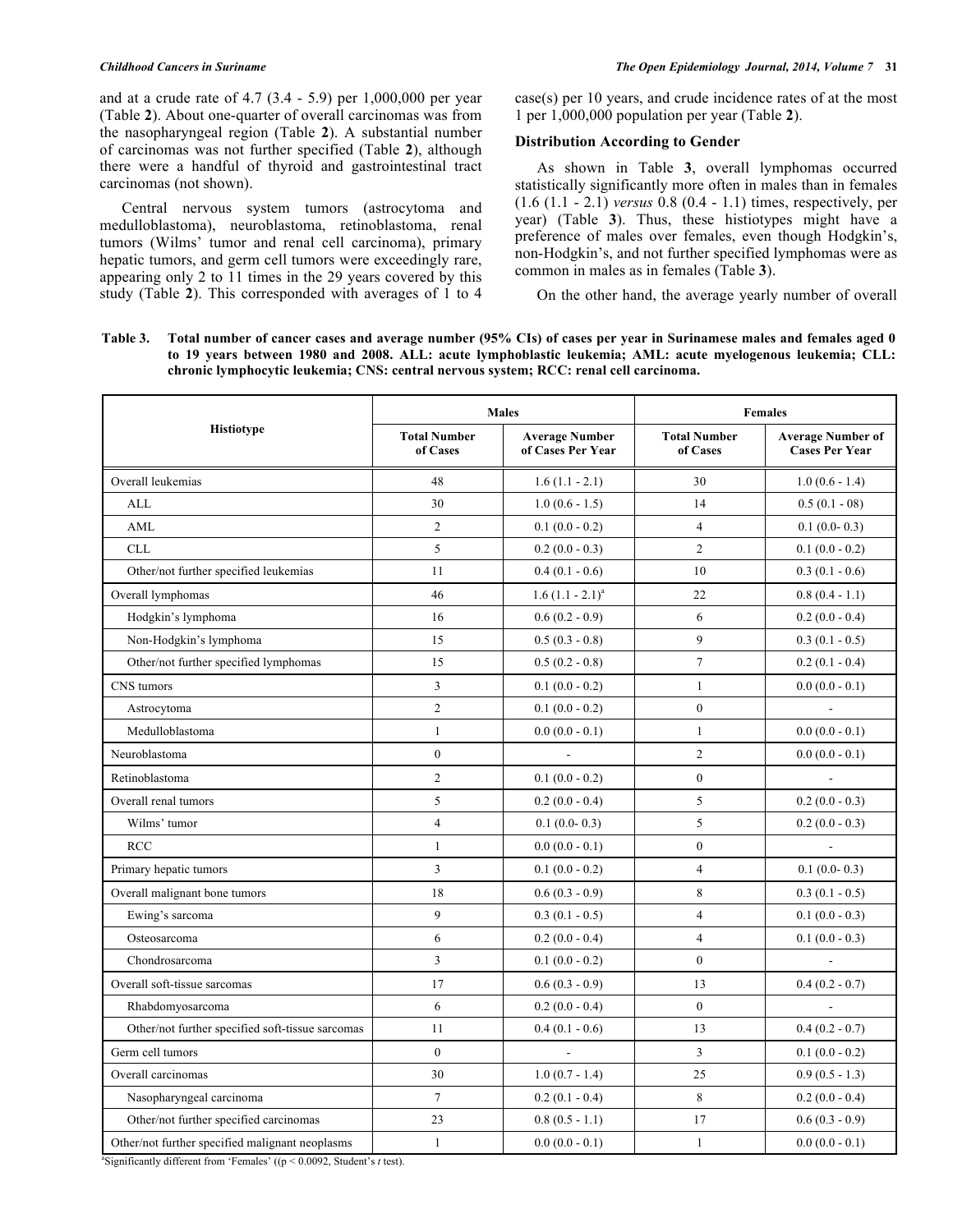leukemias in males (1.6 (1.1 - 2.1 cases) did not differ statistically significantly from that in females (1.0 (0.6 - 1.4) cases). This also held true for acute lymphocytic leukemia, that occurred on average  $1.0$   $(0.6 - 1.5)$  times per year in males and 0.5 (0.1 - 0.8) times per year in females (Table **3**). There were also as many malignant bone tumors, soft-tissue sarcomas and carcinomas in males (on average 0.6 (0.3 - 0.9), 1.0 (0.7 - 1.4), and 0.6 (0.3 - 0.9) cases, respectively, per year) as in females (on average 0.4 (0.2 - 0.7), 0.9 (0.5 -

1.3, and 0.3 (0.1 - 0.5) cases, respectively, per year) (Table **3**).

Central nervous system tumors, neuroblastoma, retinoblastoma, renal tumors, hepatic tumors, and germ cell tumors were too infrequent to make inferences about their possible sex distribution.

## **Distribution According to Age Group**

As shown in Table **4**, overall leukemias were statistically significantly more common in individuals aged 1 to 4 and 5

**Table 4. Total number of cancer cases and average number (95% CIs) of cases per year in Surinamese individuals younger than 1 year, 1 to 4 year, 5 to 14 years, and 15 to 19 years between 1980 and 2008. ALL: acute lymphoblastic leukemia; AML: acute myelogenous leukemia; CLL: chronic lymphocytic leukemia; CNS: central nervous system; RCC: renal cell carcinoma.**

|                                                  | $< 1$ Year                         |                                                  | 1 to 4 Years                       |                                                  | 5 to 14 Years                      |                                                  | 15 to 19 Years                            |                                                  |
|--------------------------------------------------|------------------------------------|--------------------------------------------------|------------------------------------|--------------------------------------------------|------------------------------------|--------------------------------------------------|-------------------------------------------|--------------------------------------------------|
| <b>Histiotype</b>                                | <b>Total</b><br>Number<br>of Cases | Average<br><b>Number</b><br>of Cases<br>Per Year | <b>Total</b><br>Number<br>of Cases | Average<br><b>Number</b><br>of Cases<br>Per Year | <b>Total</b><br>Number<br>of Cases | Average<br><b>Number</b><br>of Cases<br>Per Year | <b>Total</b><br><b>Number</b><br>of Cases | Average<br><b>Number</b><br>of Cases<br>Per Year |
| Overall leukemias                                | 5                                  | $0.2(0.0 - 0.3)$                                 | 34                                 | $1.2 (0.7 - 1.6)^{a,b}$                          | 30                                 | $1.0 (0.6 - 1.4)^{a,b}$                          | 10                                        | $0.3(0.1 - 0.6)$                                 |
| <b>ALL</b>                                       | $\overline{2}$                     | $0.1(0.0 - 0.2)$                                 | 20                                 | $0.7(0.2 - 1.1)^{a,b}$                           | 17                                 | $0.6 (0.3 - 0.8)^{a,b}$                          | 5                                         | $0.2(0.0 - 0.3)$                                 |
| AML                                              | $\boldsymbol{0}$                   |                                                  | $\mathbf{1}$                       | $0.0(0.0 - 0.1)$                                 | 3                                  | $0.1(0.0 - 0.2)$                                 | $\overline{2}$                            | $0.1(0.0 - 0.2)$                                 |
| <b>CLL</b>                                       | $\mathbf{1}$                       | $0.0(0.0 - 0.1)$                                 | $\overline{3}$                     | $0.1(0.0 - 0.2)$                                 | 3                                  | $0.1(0.0 - 0.3)$                                 | $\mathbf{0}$                              |                                                  |
| Other/not further specified leukemias            | $\overline{c}$                     | $0.1(0.0 - 0.2)$                                 | 10                                 | $0.3 (0.2 - 0.5)^{a,b}$                          | $\tau$                             | $0.2(0.1 - 0.4)$                                 | 3                                         | $0.1(0.0 - 0.2)$                                 |
| Overall lymphomas                                | $\mathbf{0}$                       |                                                  | 8                                  | $0.3(0.1 - 0.5)$                                 | 34                                 | $1.2(0.8 - 1.5)^{c}$                             | 26                                        | $0.9(0.4 - 1.4)^c$                               |
| Hodgkin's lymphoma                               | $\overline{0}$                     | ÷,                                               | $\overline{2}$                     | $0.1(0.0 - 0.2)$                                 | 15                                 | $0.5 (0.3 - 0.8)^{a,b}$                          | 5                                         | $0.2(0.0 - 0.3)$                                 |
| Non-Hodgkin's lymphoma                           | $\boldsymbol{0}$                   | L,                                               | $\overline{2}$                     | $0.1(0.0 - 0.2)$                                 | 12                                 | $0.4(0.2 - 0.6)^c$                               | 10                                        | $0.3(0.1 - 0.6)^c$                               |
| Other/not further specified lymphomas            | $\mathbf{0}$                       | $\overline{\phantom{a}}$                         | $\overline{4}$                     | $0.1(0.0 - 0.3)$                                 | $\tau$                             | $0.2(0.1 - 0.5)$                                 | 11                                        | $0.4(0.1 - 0.7)^c$                               |
| CNS tumors                                       | $\boldsymbol{0}$                   | $\blacksquare$                                   | $\mathbf{1}$                       | $0.0(0.0 - 0.1)$                                 | $\overline{c}$                     | $0.1(0.0 - 0.2)$                                 | $\mathbf{1}$                              | $0.0(0.0 - 0.1)$                                 |
| Astrocytoma                                      | $\boldsymbol{0}$                   | $\overline{a}$                                   | $\boldsymbol{0}$                   | $\frac{1}{2}$                                    | $\mathbf{1}$                       | $0.0(0.0 - 0.1)$                                 | $\mathbf{1}$                              | $0.0(0.0 - 0.1)$                                 |
| Medulloblastoma                                  | $\overline{0}$                     | L,                                               | $\mathbf{1}$                       | $0.0(0.0 - 0.1)$                                 | $\mathbf{1}$                       | $0.0(0.0 - 0.1)$                                 | $\mathbf{0}$                              |                                                  |
| Neuroblastoma                                    | $\overline{0}$                     | ÷,                                               | $\mathbf{1}$                       | $0.0(0.0 - 0.1)$                                 | $\mathbf{1}$                       | $0.0(0.0 - 0.1)$                                 | $\mathbf{0}$                              |                                                  |
| Retinoblastoma                                   | $\overline{0}$                     |                                                  | $\mathbf{1}$                       | $0.0(0.0 - 0.1)$                                 | $\mathbf{1}$                       | $0.0(0.0 - 0.1)$                                 | $\mathbf{0}$                              |                                                  |
| Overall renal tumors                             | $\boldsymbol{0}$                   | $\blacksquare$                                   | 6                                  | $0.2(0.1 - 0.4)$                                 | 3                                  | $0.1(0.0 - 0.2)$                                 | $\overline{2}$                            | $0.1(0.0 - 0.2)$                                 |
| Wilms' tumor                                     | $\mathbf{0}$                       | ÷,                                               | 6                                  | $0.2(0.1 - 0.4)$                                 | 3                                  | $0.1(0.0 - 0.2)$                                 | $\mathbf{0}$                              |                                                  |
| RCC                                              | $\boldsymbol{0}$                   | $\overline{a}$                                   | $\boldsymbol{0}$                   |                                                  | $\boldsymbol{0}$                   |                                                  | $\overline{c}$                            | $0.1(0.0 - 0.2)$                                 |
| Primary hepatic tumors                           | $\overline{0}$                     |                                                  | $\overline{2}$                     | $0.1(0.0 - 0.2)$                                 | $\overline{2}$                     | $0.1(0.0 - 0.2)$                                 | $\overline{3}$                            | $0.1(0.0 - 0.2)$                                 |
| Overall malignant bone tumors                    | $\mathbf{1}$                       | $0.0(0.0 - 0.1)$                                 | $\overline{2}$                     | $0.0(0.0 - 0.1)$                                 | 13                                 | $0.4 (0.2 - 0.7)^{a,c}$                          | 10                                        | $0.3 (0.1 - 0.6)^{a,c}$                          |
| Ewing's sarcoma                                  | $\mathbf{1}$                       | $0.0(0.0 - 0.1)$                                 | $\overline{c}$                     | $0.1(0.0 - 0.2)$                                 | $\tau$                             | $0.2(0.1 - 0.4)$                                 | 3                                         | $0.1(0.0 - 0.2)$                                 |
| Osteosarcoma                                     | $\boldsymbol{0}$                   | $\overline{\phantom{a}}$                         | $\boldsymbol{0}$                   | $\overline{\phantom{a}}$                         | 6                                  | $0.2(0.0 - 0.4)$                                 | $\overline{4}$                            | $0.1(0.0 - 0.3)$                                 |
| Chondrosarcoma                                   | $\boldsymbol{0}$                   | L.                                               | $\boldsymbol{0}$                   | $\overline{\phantom{a}}$                         | $\boldsymbol{0}$                   | $\overline{a}$                                   | 3                                         | $0.1(0.0 - 0.2)$                                 |
| Overall soft-tissue sarcomas                     | $\overline{\mathbf{c}}$            | $0.1(0.0 - 0.2)$                                 | 5                                  | $0.2(0.0 - 0.3)$                                 | 14                                 | $0.5 (0.2 - 0.7)^{a,c}$                          | 9                                         | $0.3(0.1 - 0.5)$                                 |
| Rhabdomyosarcoma                                 | $\mathbf{1}$                       | $0.0(0.0 - 0.1)$                                 | $\mathbf{1}$                       | $0.0(0.0 - 0.1)$                                 | $\overline{c}$                     | $0.1(0.0 - 0.2)$                                 | $\overline{2}$                            | $0.1(0.0 - 0.2)$                                 |
| Other/not further specified soft tissue sarcomas | $\mathbf{1}$                       | $0.0(0.0 - 0.1)$                                 | $\overline{4}$                     | $0.1(0.0 - 0.3)$                                 | 12                                 | $0.4 (0.2 - 0.6)^{a,c}$                          | $\overline{7}$                            | $0.2(0.0 - 0.5)$                                 |
| Germ cell tumors                                 | $\boldsymbol{0}$                   |                                                  | $\boldsymbol{0}$                   |                                                  | $\overline{c}$                     | $0.1 (-0.03 - 0.2)$                              | $\mathbf{1}$                              | $0.0(0.0 - 0.1)$                                 |
| Overall carcinomas                               | 6                                  | $0.2(0.1 - 0.4)$                                 | $\overline{4}$                     | $0.1(0.0 - 0.3)$                                 | 23                                 | $0.8 (0.4 - 1.2)^{a,c}$                          | 23                                        | $0.8 (0.5 - 1.1)^{a,c}$                          |
| Nasopharyngeal carcinoma                         | $\boldsymbol{0}$                   |                                                  | $\overline{c}$                     | $0.1(0.0 - 0.2)$                                 | 8                                  | $0.3(0.1 - 0.4)$                                 | 5                                         | $0.2(0.0 - 0.4)$                                 |
| Other/not further specified carcinomas           | 6                                  | $0.2(0.1 - 0.4)$                                 | $\overline{c}$                     | $0.1(0.0 - 0.2)$                                 | 15                                 | $0.5(0.2 - 0.8)^c$                               | 18                                        | $0.6 (0.4 - 0.9)^{a,c}$                          |
| Other/not further specified malignant neoplasms  | $\overline{0}$                     | L,                                               | $\boldsymbol{0}$                   | $\overline{a}$                                   | $\mathbf{1}$                       |                                                  | $\,1\,$                                   |                                                  |

"Significantly different from '< 1 year' (p < 0.02, Student's *t* test); "significantly different from '15 - 19 years' (p < 0.05, Student's *t* test); "significantly different from '1-4 years' (p  $< 0.03$ , Student's *t* test).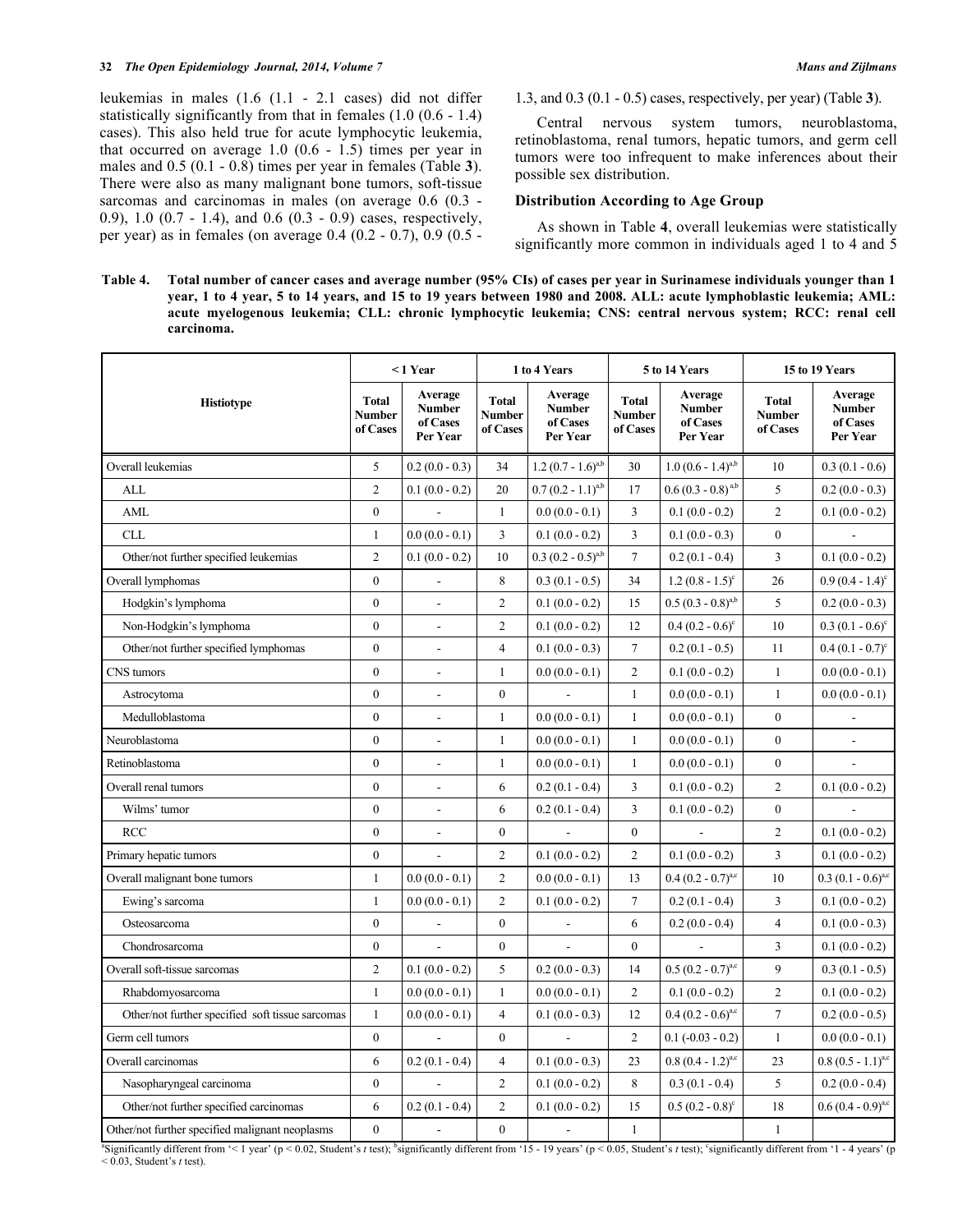to 14 years (on average 1.2 (0.7 - 1.6) and 1.0 (0.6 - 1.4) cases, respectively, per year), when compared to those younger than 1 year or between 15 and 19 years old (on average  $0.2 (0.0 - 0.3)$  and  $0.3 (0.1 - 0.6)$  cases, respectively, per year). This apparent preference for the intermediate age groups might also hold true for acute lymphoblastic leukemia and Wilms' tumor: 37 of the 44 cases of acute lymphoblastic leukemia and all nine cases of Wilms' tumor were encountered in these age groups (Table **4**).

On the other hand, lymphomas displayed a predilection for the older age goups. Average yearly numbers of overall lymphomas in the age groups 5 to 14 and 15 to 19 years (1.2  $(0.8 - 1.5)$  and  $(0.9 (0.4 - 1.4))$ , respectively) were statistically significantly higher than that in the group of 1 to 4 years old (0.3 (0.1 - 0.5) (Table **4**). This also held true for Hodgkin's lymphoma, non-Hodgkin's lymphoma, and other/not further specified lymphomas, more than 80% of which were in individuals of 5 to 14 and 15 to 19 years of age (Table **4**).

Malignant bone tumors, soft-tissue sarcomas, and carcinomas also displayed an apparent predilection for the older age goups. Bone tumors occurred on average 0.4 (0.2 - 0.7) and 0.3 (0.1 - 0.6) times per year in age groups 5 to 14 and 15 to 19 years, respectively, *versus* 0.0 (0.0 - 0.1) and 0.0 (0.0 - 0.1) times per year in individuals younger than 1 year and 1 to 4 years old, respectively (Table **4**). Overall soft-tissue sarcomas were more common in individuals of 5 to 14 years (on average  $0.5$  ( $0.2$  -  $0.7$ ) times per year) than in those under 1 year or between 1 and 4 years old (on average 0.1 (0.0 - 0.2) and 0.2 (0.0 - 0.3) times, respectively, per year) (Table **4**). And carcinomas appeared annually on average more often in age groups 5 to 14 and 15 to 19 years than in those under 1 year or 1 to 4 years old (on average 0.8 (0.4 - 1.2), *versus* 0.2 (0.1 - 0.4) and 0.1 (0.0 - 0.3) times, respectively, per year) (Table **4**).

There were too few cases of central nervous system tumors, neuroblastoma, retinoblastoma, hepatic, and germ cell tumors to draw conclusions about their possible age distribution.

## **Distribution According to Ethnic Group**

Average yearly numbers of leukemias in Hindustanis and Creoles were 1.0 (0.6 - 1.4) and 0.9 (0.4 - 1.3), respectively, and did not differ statistically significantly from each other (Table **5**). These values were approximately twice lower in Javanese, and even lower in Maroons, namely 0.4 (0.1 - 0.7) and 0.1 (0.0 - 0.2), respectively (Table **5**). A comparable distribution was seen for acute lymphoblastic leukemia, that occurred  $0.6$   $(0.3 - 0.9)$  and  $0.6$   $(0.2 - 1.0)$  times per year in Hindustanis and Creoles, respectively, but at statistically significantly lower numbers in Maroons and Javanese (0.0  $(0.0 - 0.1)$  and  $(0.1 - 0.4)$ , times, respectively, per year) (Table **5**). The same applied to overall lymphomas: there were on average 0.8 (0.4 - 1.2) and 0.9 (0.5 - 1.3) cases per year in Hindustanis and Creoles, respectively, *versus* 0.3 (0.1 - 0.5) in Javanese and 0.1 (0.0 - 0.2) in Maroons (Table **5**).

Malignant bone tumors, soft-tissue sarcomas, and carcinomas also displayed a distinctive ethnic distribution: overall bone tumors were less common in Maroons than in Creoles (0.1 (0.0 - 0.2) *versus* 0.3 (0.1 - 0.6) cases, respectively, per year); not further specified soft-tissue sarcomas were less common in Javanese than in Creoles

(0.0 (0.0 - 0.1) *versus* 0.4 (0.1 - 0.6) cases, respectively, per year); and overall carcinomas were less common in Maroons

than in Hindustanis and Creoles (0.1 (0.0 - 0.3) *versus* 0.5  $(0.3 - 0.8)$  and  $(0.7 (0.4 - 1.0))$  cases, respectively, per year) (Table **5**).

Due to their relatively small numbers, no inferences could be made about a possible racial distribution of central nervous system tumors, neuroblastoma, retinoblastoma, renal tumors, primary hepatic tumors, and germ cell tumors.

#### **DISCUSSION**

In this study spanning the period between 1980 and 2008, some base-line epidemiological aspects of childhood cancer (individuals between 0 and 19 years of age) in the Republic of Suriname have been assessed, both overall and after stratification according to histiotype. Our results suggest that childhood cancer occurred at a relatively low rate in Suriname and that the ranking of the individual histiotypes differed from the average global ranking. Furthermore, there were in general more cases in males than females; the incidence increased with older age although certain histiotypes had a predilection for younger children; and childhood cancer might be more common in Hindustanis and Creoles than in Javanese and particularly Maroons.

In the 29-year period covered by the current study, 290 childhood malignancies have been recorded. Thus, with a reported yearly average of approximately 300 overall cancers in Suriname [25], childhood neoplasms comprised about 3% of all malignancies in the country. This is higher than the estimated global average of about 1.4% [1]. This apparent inconsistency may be attributable to the incomplete cancer registry in Suriname (as mentioned before, around 85%). In analogy to a previous study [18], this may have led to incorrect estimations of the proportion of childhood cancers with respect to overall malignancies in the country. In addition, the higher upper age limit applied in the current study (19 years of age) when compared to that applied in various international studies (14 or 18 years of age; see for instance references 2 and 29) might have contributed to this discrepancy.

The estimated annual crude incidence rate of childhood cancer in Suriname was about 24 per 1,000,000 population. This suggests at first glance that the incidence of childhood cancer in Suriname is well below the global estimate of up to 160 per million children [29], and closer to that of 40, 69, and 75 per 1,000,000 population per year reported for the Indian community of Fiji [30], Jamaica, and Trinidad & Tobago, respectively [16, 17]. However, in the current study, crude incidence rates have been used instead of age-adjusted incidence rates, which prohibits comparisons with international incidence rates.

The most common childhood malignancies in Suriname in the period covered by this study were leukemias and lymphomas, comprising together half of all childhood cancers, followed by carcinomas (19%), soft-tissue sarcomas (10%), and malignant bone tumors (9%). The relatively high proportion of hematological malignancies (particularly acute lymphocytic leukemia, as well as Hodgkin's and non-Hodgkin's lymphoma) is well in accordance with literature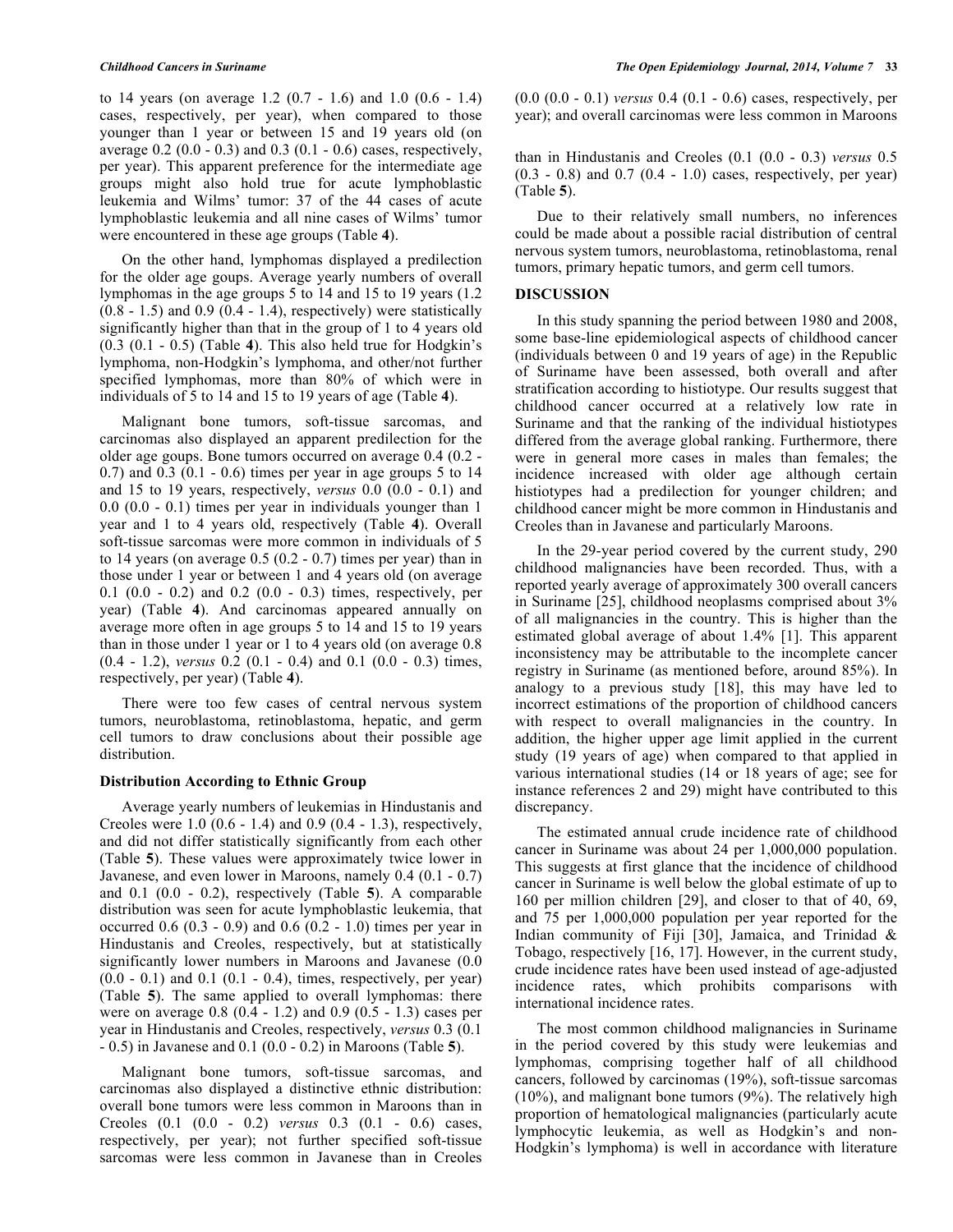**Table 5. Total number of cancer cases and average number (95% CIs) of cases per year in Surinamese individuals of Hindustani, Maroon, Creole, and Javanese background between 1980 and 2008. ALL: acute lymphoblastic leukemia; AML: acute myelogenous leukemia; CLL: chronic lymphocytic leukemia; CNS: central nervous system; RCC: renal cell carcinoma.**

|                                                  | <b>Hindustanis</b>                 |                                                  | <b>Maroons</b>                     |                                                  | <b>Creoles</b>                            |                                                  | <b>Javanese</b>                           |                                                  |
|--------------------------------------------------|------------------------------------|--------------------------------------------------|------------------------------------|--------------------------------------------------|-------------------------------------------|--------------------------------------------------|-------------------------------------------|--------------------------------------------------|
| <b>Histiotype</b>                                | <b>Total</b><br>Number<br>of Cases | Average<br><b>Number</b><br>of Cases<br>Per Year | <b>Total</b><br>Number<br>of Cases | Average<br><b>Number</b><br>of Cases<br>Per Year | <b>Total</b><br><b>Number</b><br>of Cases | Average<br><b>Number</b><br>of Cases<br>Per Year | <b>Total</b><br>Number of<br><b>Cases</b> | Average<br>Number of<br><b>Cases</b><br>Per Year |
| Overall leukemias                                | 29                                 | $1.0 (0.6 - 1.4)^{a,b}$                          | $\overline{2}$                     | $0.1(0.0 - 0.2)$                                 | 25                                        | $0.9(0.4 - 1.3)^a$                               | 11                                        | $0.4(0.1 - 0.7)^a$                               |
| ALL                                              | 17                                 | $0.6 (0.3 - 0.9)^{a,b}$                          | 2                                  | $0.0(0.0 - 0.1)$                                 | 17                                        | $0.6 (0.2 - 1.0)^{a,b}$                          | $\overline{4}$                            | $0.1(0.1 - 0.4)$                                 |
| AML                                              | $\overline{c}$                     | $0.1(0.0 - 0.2)$                                 | $\boldsymbol{0}$                   | L,                                               | $\mathbf{1}$                              | $0.0(0.0 - 0.1)$                                 | $\boldsymbol{0}$                          |                                                  |
| CLL                                              | $\overline{c}$                     | $0.1(0.0 - 0.2)$                                 | $\boldsymbol{0}$                   | $\overline{a}$                                   | $\overline{4}$                            | $0.1(0.0 - 0.3)$                                 | $\mathbf{1}$                              | $0.0(0.0 - 0.1)$                                 |
| Other/not further specified leukemias            | 8                                  | $0.2(0.0 - 0.4)$                                 | $\boldsymbol{0}$                   | $\frac{1}{2}$                                    | 3                                         | $0.1(0.0 - 0.2)$                                 | 6                                         | $0.2(0.0 - 0.4)$                                 |
| Overall lymphomas                                | 23                                 | $0.8 (0.4 - 1.2)^{a,b}$                          | $\mathfrak{Z}$                     | $0.1(0.0 - 0.2)$                                 | 26                                        | $0.9 (0.5 - 1.3)^{a,b}$                          | 9                                         | $0.3(0.1 - 0.5)$                                 |
| Hodgkin's lymphoma                               | $\tau$                             | $0.2(0.0 - 0.4)$                                 | $\mathbf{1}$                       | $0.1(0.0 - 0.2)$                                 | 9                                         | $0.3(0.1 - 0.5)$                                 | 3                                         | $0.1(0.0 - 0.3)$                                 |
| Non-Hodgkin's lymphoma                           | 6                                  | $0.2(0.0 - 0.4)$                                 | $\mathbf{1}$                       | $0.0(0.0 - 0.1)$                                 | $\tau$                                    | $0.2(0.1 - 0.4)$                                 | 5                                         | $0.2(0.0 - 0.3)$                                 |
| Other/not further specified lymphomas            | 9                                  | $0.3 (0.1 - 0.5)^a$                              | $\mathbf{1}$                       | $0.0(0.0 - 0.1)$                                 | 9                                         | $0.3 (0.1 - 0.5)^a$                              | 3                                         | $0.1(0.0 - 0.3)$                                 |
| CNS tumors                                       | $\mathbf{1}$                       | $0.1(0.0 - 0.2)$                                 | $\boldsymbol{0}$                   | $\blacksquare$                                   | $\mathbf{1}$                              | $0.1(0.0 - 0.2)$                                 | $\overline{c}$                            | $0.1(0.0 - 0.2)$                                 |
| Astrocytoma                                      | $\boldsymbol{0}$                   | $\overline{\phantom{a}}$                         | $\boldsymbol{0}$                   | $\frac{1}{2}$                                    | $\boldsymbol{0}$                          |                                                  | $\overline{2}$                            | $0.1(0.0 - 0.2)$                                 |
| Medulloblastoma                                  | $\mathbf{1}$                       | $0.0(0.0 - 0.1)$                                 | $\mathbf{0}$                       | $\blacksquare$                                   | $\mathbf{1}$                              | $0.0(0.0 - 0.1)$                                 | $\boldsymbol{0}$                          | $\overline{a}$                                   |
| Neuroblastoma                                    | $\boldsymbol{0}$                   | $\blacksquare$                                   | $\boldsymbol{0}$                   | $\overline{\phantom{a}}$                         | $\overline{2}$                            | $0.1(0.0 - 0.2)$                                 | $\boldsymbol{0}$                          | $\overline{a}$                                   |
| Retinoblastoma                                   | $\boldsymbol{0}$                   | $\overline{a}$                                   | $\boldsymbol{0}$                   | $\blacksquare$                                   | $\mathbf{1}$                              | $0.0(0.0 - 0.1)$                                 | $\boldsymbol{0}$                          | $\overline{\phantom{a}}$                         |
| Overall renal tumors                             | 3                                  | $0.1(0.0 - 0.2)$                                 | $\mathbf{0}$                       | ÷,                                               | $\overline{2}$                            | $0.1(0.0 - 0.2)$                                 | $\boldsymbol{0}$                          | $\overline{a}$                                   |
| Wilms' tumor                                     | 2                                  | $0.1(0.0 - 0.2)$                                 | $\boldsymbol{0}$                   | $\blacksquare$                                   | $\overline{c}$                            | $0.1(0.0 - 0.2)$                                 | $\boldsymbol{0}$                          | $\overline{a}$                                   |
| <b>RCC</b>                                       | $\mathbf{1}$                       | $0.0(0.0 - 0.1)$                                 | $\boldsymbol{0}$                   | $\overline{a}$                                   | $\boldsymbol{0}$                          |                                                  | $\boldsymbol{0}$                          |                                                  |
| Primary hepatic tumors                           | $\boldsymbol{0}$                   |                                                  | $\boldsymbol{0}$                   | $\frac{1}{2}$                                    | $\overline{2}$                            | $0.1(0.0 - 0.2)$                                 | $\overline{4}$                            | $0.1(0.0 - 0.3)$                                 |
| Overall malignant bone tumors                    | 6                                  | $0.2(0.0 - 0.4)$                                 | $\overline{c}$                     | $0.1(0.0 - 0.2)$                                 | 10                                        | $0.3 (0.1 - 0.6)^a$                              | $\overline{4}$                            | $0.1(0.0 - 0.3)$                                 |
| Ewing's sarcoma                                  | $\overline{4}$                     | $0.1(0.0 - 0.3)$                                 | $\overline{c}$                     | $0.1(0.0 - 0.2)$                                 | $\overline{4}$                            | $0.1(0.0 - 0.3)$                                 | $\overline{c}$                            | $0.1(0.0 - 0.2)$                                 |
| Osteosarcoma                                     | $\overline{c}$                     | $0.1(0.0 - 0.2)$                                 | $\boldsymbol{0}$                   | L,                                               | 5                                         | $0.2(0.0 - 0.4)$                                 | $\mathbf{1}$                              | $0.0(0.0 - 0.1)$                                 |
| Chondrosarcoma                                   | $\boldsymbol{0}$                   |                                                  | $\boldsymbol{0}$                   | $\blacksquare$                                   | $\mathbf{1}$                              | $0.0(0.0 - 0.1)$                                 | $\mathbf{1}$                              | $0.0 (0.0 - 0.1)^2$                              |
| Overall soft-tissue sarcomas                     | 5                                  | $0.2(0.0 - 0.3)$                                 | 5                                  | $0.2(0.0 - 0.3)$                                 | 12                                        | $0.4(0.2 - 0.7)$                                 | 5                                         | $0.2(0.0 - 0.4)$                                 |
| Rhabdomyosarcoma                                 | $\boldsymbol{0}$                   | $\overline{a}$                                   | $\boldsymbol{0}$                   | $\overline{\phantom{a}}$                         | $\mathbf{1}$                              | $0.0(0.0 - 0.1)$                                 | $\overline{4}$                            | $0.1(0.0 - 0.3)$                                 |
| Other/not further specified soft-tissue sarcomas | 5                                  | $0.2(0.0 - 0.3)$                                 | 5                                  | $0.2(0.0 - 0.3)$                                 | $11\,$                                    | $0.4 (0.1 - 0.6)^{b}$                            | $\mathbf{1}$                              | $0.0(0.0 - 0.1)$                                 |
| Germ cell tumors                                 | $\overline{c}$                     | $0.1(0.0 - 0.2)$                                 | $\boldsymbol{0}$                   | $\overline{a}$                                   | $\boldsymbol{0}$                          | $\overline{a}$                                   | $\boldsymbol{0}$                          | $\frac{1}{2}$                                    |
| Overall carcinomas                               | 15                                 | $0.5 (0.3 - 0.8)^a$                              | $\overline{4}$                     | $0.1(0.0 - 0.3)$                                 | $20^{\circ}$                              | $0.7(0.4 - 1.0)$                                 | 10                                        | $0.3(0.1 - 0.6)$                                 |
| Nasopharyngeal carcinoma                         | $\mathbf{1}$                       | $0.0(0.0 - 0.1)$                                 | $\overline{4}$                     | $0.1(0.0 - 0.3)$                                 | 5                                         | $0.1(0.0 - 0.3)$                                 | $\overline{c}$                            | $0.1(0.0 - 0.2)$                                 |
| Other/not further specified carcinomas           | 14                                 | $0.5(0.2 - 0.7)$                                 | $\mathbf{0}$                       | $\overline{\phantom{a}}$                         | 15                                        | $0.5(0.3 - 0.8)$                                 | 8                                         | $0.3(0.1 - 0.5)$                                 |
| Other/not further specified malignant neoplasms  | $\boldsymbol{0}$                   | $\blacksquare$                                   | $\boldsymbol{0}$                   | $\qquad \qquad \blacksquare$                     | $\boldsymbol{0}$                          | $\blacksquare$                                   | $\boldsymbol{0}$                          |                                                  |

<sup>8</sup>Significantly different from 'Maroons' (p < 0.05, Student's *t* test); <sup>b</sup>significantly different from 'Javanese' (p < 0.05, Student's *t* test).

data mentioning that these histiotypes are among the most prevalent malignant neoplasms in children [3, 4, 31]. And the substantially lower rates of acute myelogenous leukemia,

chronic lymphocytic leukemia, and chronic myelogenous leukemia in the current study is supported by their substantially lower global prevalence in children than adults [31]. The rates of malignant bone tumors and soft tissue sarcomas of about 1 case per year and roughly 3 cases every 2 years, respectively, are also fairly well in ranges estimated for the USA [32-34].

However, the unusual positioning of childhood histiotypes when compared with average global rankings [2, 3] might be attributable to the suboptimal diagnostic and registration facilities of (childhood) cancer in Suriname [18]. This might have led to underdiagnosis of more frequently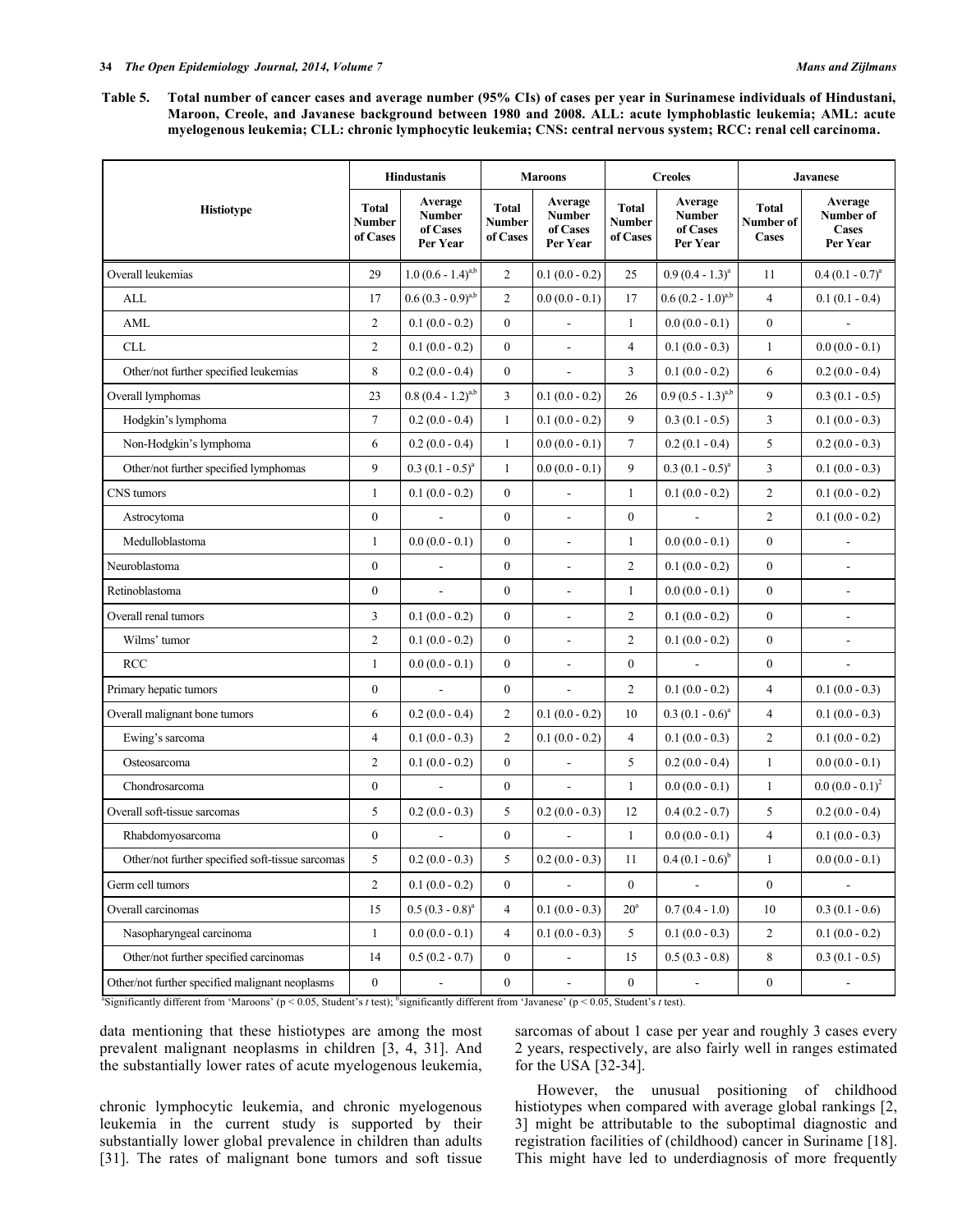reported histiotypes such as central nervous system tumors, neuroblastoma, retinoblastoma, and renal tumors [2, 3], which were hardly recorded in the current study. These factors might also have been responsible for the comparable numbers of leukemias as lymphomas noted in the current study (27 and 23%, respectively of overall childhood cancers), whereas frequencies of these malignancies are typically 34% and 8%, respectively, in large parts of the world [35]. They might also explain the absence of a common childhood malignancy such as Burkitt's lymphoma [1-3, 12-14] in our dataset, as well as the relatively low proportion (2% of overall childhood malignancies) of a common soft-tissue sarcoma such as rhabdomyosarcoma in the current study [36].

Our data suggest further that cancer overall and lymphomas displayed a preference for males over females. These observations are in general in accordance with literature data [37], but must also be interpreted cautiously. Not only was the number of not further specified lymphomas and other cancer types - and thus improperly diagnosed cases substantial (roughly one-third of all childhood malignancies), but the reported male-over-female excess of childhood cancer in many developing countries such as Suriname may be related to the degree of economic development of the country under study: boys seemed more likely than girls to be registered with increasing economic disadvantage [38].

The relatively high frequency of overall leukemias and Wilms' tumor in age groups 1 to 4 and 5 to 14 years when compared to the youngest and the oldest age groups is in accordance with the median age at diagnosis of 14 years for acute lymphocytic leukemia [39], and the preferential appearance of Wilms' tumor in children around 3 years of age [40]. And the occurrence of Hodgkin's and non-Hodgkin's lymphomas, malignant bone tumors, soft-tissue sarcomas, and carcinomas (including nasopharyngeal cancer) in adolescents and young adults rather than pre-teens and younger children, is consistent with their occurrence in individuals of 14 to 34 years of age, in addition to those older than 50 years [41]. Our observations are also in line with the relatively high numbers of adolescents and young adults with cancer in many developing countries [42]. This may be attributable to the relatively high birth rate, and thus relatively high rates of childhood and adolescence cancer in these countries [42].

Leukemia, Hodgkin's lymphoma, and Ewing's sarcoma have been reported to occur more commonly in (USA) caucasian adolescents and young adults than in (American) youngsters from other ethnic backgrounds [31, 33, 35, 43]. On the other hand, non-Hodgkin's lymphoma, Wilms' tumor, various soft-tissue sarcomas, and many carcinomas may have a predilection for African American children rather than white USA children [34, 40, 41, 44]. However, it remains to be seen whether the excess of leukemias and lymphomas, malignant bone tumors, soft-tissue sarcomas, and carcinomas in (a) certain ethnic group(s) when compared to (an)other(s) noted in the current study, was genuinely associated with their ethnic - *i.e.*, genetic - background. In the case of the Javanese, these differences may be attributable to their smaller population size when compared to that of the Hindustani and Creole [22]. And the lower

cancer rates in Maroons - the second largest ethnic group is Suriname [22] - when compared to the other ethnic groups may be explained by the limited diagnostic and health care facilities in the interior of Suriname where many of them live [22]. Notably, several studies (see for instance references [45, 46]) have found that differential inclusion of racial groups in cancer registries may represent a potential source of bias in the interpretation of the results of cancer prevalence studies.

Summarizing, the results from this study suggest that childhood cancers may occur at a relatively low rate in Suriname, that the ranking of the different histiotypes may differ from the average global ranking, and that some malignancies may display gender, age, and ethnic preferences. However, these conclusions may to a certain extent be biased by the absence of specialized diagnostic facilities, the incomplete cancer registry, and differences in access to health facilities in the country. Still, the data from this study may help improve childhood cancer diagnosis, treatment, and registration in Suriname.

#### **CONFLICT OF INTEREST**

The authors confirm that this article content has no conflict of interest.

#### **ACKNOWLEDGEMENTS**

We are indebted to the staff of the Pathologic Anatomy Laboratory of the Academic Hospital Paramaribo for providing patients' data. Dr. Ferdinand Klas is gratefully acknowledged for his invaluable help with the statistical analyses.

## **REFERENCES**

- [1] American Cancer Society. Global cancer facts and figures. 2<sup>nd</sup> ed. Atlanta: American Cancer Society 2011.
- [2] Ward E, Desantis C, Robbins A, Kohler B, Jemal A. Childhood and adolescent cancer statistics. CA Cancer J Clin 2014; 64: 83-103.
- [3] Steliarova-Foucher E, Stiller C, Lacour B, Kaatsch P. International Classification of Childhood Cancer, 3<sup>rd</sup> ed. Cancer 2005; 103: 1457-67.
- [4] Mody R, Li S, Dover DC, *et al*. Twenty-five-year follow-up among survivors of childhood acute lymphoblastic leukemia: a report from the childhood cancer survivor study. Blood 2008; 111: 5515-23.
- [5] Maeda M. Late effects of childhood cancer: life-threatening issues. J Nippon Med Sch 2008; 75: 320-4.
- [6] Whitaker MC, Nascimento LC, Bousso RS, Lima RA. Life after childhood cancer: experiences of the survivors. Rev Bras Enferm 2013; 66: 873-8.
- [7] Edgar AB, Morris EM, Kelnar CJ, Wallace HB. Long-term followup of survivors of childhood cancer. Endocr Dev 2009; 15: 159-80.
- [8] Bertram J. The molecular biology of cancer. Mol Aspects Med 2000; 21: 167-223.
- [9] DeBaun MR1, Tucker MA. Risk of cancer during the first four years of life in children from The Beckwith-Wiedemann Syndrome Registry. J Pediatr 1998; 132: 398-400.
- [10] Seewald L1, Taub JW, Maloney KW, McCabe ER. Acute leukemias in children with Down syndrome. Mol Genet Metab 2012; 107: 25-30.
- [11] Varley JM. Germline TP53 mutations and Li-Fraumeni syndrome. Hum Mutat 2003; 21: 313-20.
- [12] Pisani P, Hery C. The burden of childhood cancer. Childhood cancer: rising to the challenge. Geneva: International Union Against Cancer (UICC) 2006.
- [13] Yaris N, Mandiracioglu A, Büyükpamukcu M. Childhood cancer in developing countries. Pediatr Hematol Oncol 2004; 21: 237-53.
- [14] Howard SC, Metzger ML, Wilimas JA, *et al*. Childhood cancer epidemiology in low-income countries. Cancer 2007; 112: 3: 461- 72.